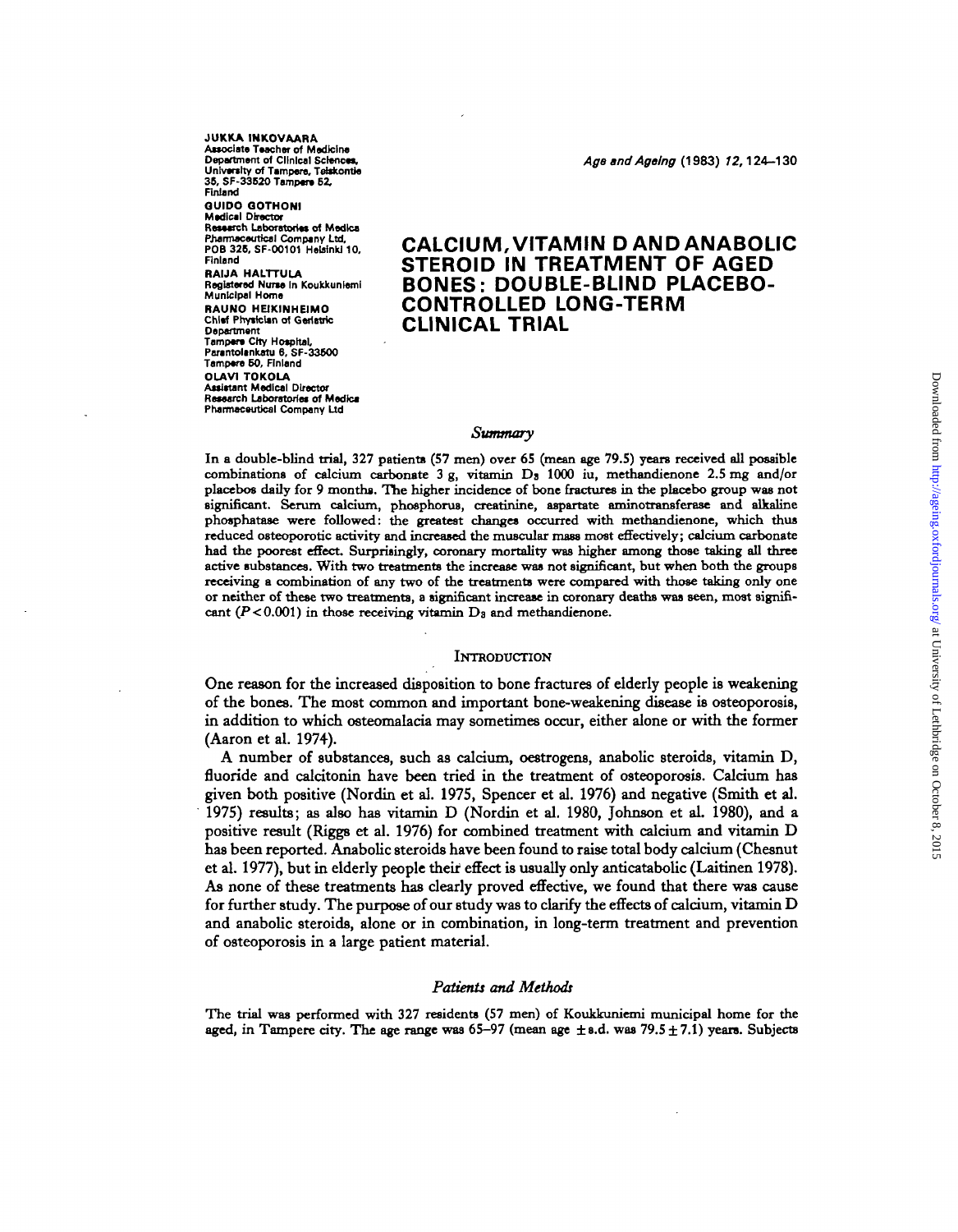with functional disorders of the kidneys (serum creatinine  $> 150$  mmol/l) or liver (serum aspartate **aminotrans f eras e > 4 0 iu/ 1 o r serum alkalin e phosphat e > 28 0 iu/1) , kidne y stones , o r hypercalcaemi a** (serum calcium > 2.80 mmol/I) were excluded from the trial. Suspected osteoporosis at the start **o f th e tria l wa s no t a caus e fo r exclusion .**

Patients were divided into eight groups according to year and month of birth. Four groups **received calcium carbonate** (Ca) 3 g daily (=1.2 g of calcium), the other four the corresponding placebo. Vitamin  $D_3$  (D<sub>3</sub>) 1000 iu daily and placebo were given to four, and methandienone (M) 2.5 mg daily and placebo to four groups each. Thus, each patient received three preparations of which none, one, two, or all contained one of the active drugs. The placebos were identical with **th e correspondin g activ e drug s a s regard s th e compositio n o f iner t constituents . Cholecalcifero l i n**  $D_3$  pills was substituted by soya oil, methandienone in M tablets by lactose, and calcium carbonate **i n C a mixtur e b y microcrystaUin e cellulos e i n th e placebos .**

A double-blind trial technique was used. The code was known only to the drug manufacturer (Medica Pharmaceutical Company Ltd.). It was kept in a sealed envelope in the dispensary of the institution while the trial was in progress and was not opened until the results had been **analysed . An y othe r medicatio n tha t th e patient s migh t b e receivin g wa s continue d a s before .**

| Treatment group              | Placebo | Cа   | $\boldsymbol{D_2}$ |              |       |       |       | $M Ca + D_3 Ca + M D_3 + M C_4 + D_3$ | Total     |
|------------------------------|---------|------|--------------------|--------------|-------|-------|-------|---------------------------------------|-----------|
| Number                       | 42      | 42   | 45                 | 26           | 46    | 36    | 43    | 47                                    | 327       |
| Male/female                  | 9/33    | 6/36 | 7/38               | 9/17         | 10/36 | 7/29  | 5/38  | 4/43                                  | 57/270    |
| Age, years (mean $\pm$ s.d.) | 79.4    | 80.8 | 79.8               | 79.8         | 78.7  | 79.0  | 79.3  | 80.3                                  | 79.5      |
|                              | $+6.1$  | ±6.4 | $+5.8$             | ± 5.6        | ±7.9  | ± 6.4 | ± 6.7 | ±6.9                                  | $\pm 7.1$ |
| Non-cardiovascular           | 18      | 20   | 18                 | 8            | 11    | 8     | 10    | 14                                    | 107       |
| Cerebrovascular              | 14      | 11   | 15                 | 10           | 19    | 16    | 18    | 15                                    | 118       |
| Peripheral vascular          |         | 4    | 2                  |              |       | 2     | 3     | 2                                     | 16        |
| Cardiac (non-coronary)       | 6       | 6    | 9                  | 6            | 10    | Q     | 9     | 13                                    | 68        |
| Cardiac (coronary)           | 3       |      |                    | $\mathbf{2}$ | 4     |       | 3     | 3                                     | 18        |

Table I. Number of patients, sex and age, and primary diagnoses at the start of the trial in the **differen t treatmen t group s**

Number of patients, sex distribution, mean age and primary diagnoses in each group are **presente d i n Tabl e I .**

The trial started on 1st April 1978. Patients were followed for 1 year, treatment was given for the first 9 months. At the start and end of treatment patients were weighed and measured. Serum **calcium , phosphate , creatinine , transaminas e an d alkalin e phosphatas e wer e determine d a t th e star t an d 2 , 9 an d 1 2 month s later . Th e subjectiv e conditio n wa s evaluate d o n a four-grad e scal e** where the highest grade was 'feeling well' and the lowest 'not feeling well'; symptoms were not **specified . Othe r dat a recorde d were : patient s interrupting , reason s fo r interruption , bon e fractures , removal s t o hospita l an d deaths .**

Serum-calcium was determined by atomic absorption spectrometry (Cali et al. 1973), serum**phosphate** by a modification of the method of Fiske and Subbarow (1925), serum-creatinine by **absorptio n photometr y (Clar k & Thompso n 1949) , serum-aspartat e aminotransferas e (ASAT ) an d alkalin e phosphatas e (AFOS ) b y a kineti c absorptio n photometri c metho d (Committe e o n Enzyme s 1974) .**

**Fro m eac h grou p 1 0 patient s wer e selecte d b y lot s fo r radiographi c examinatio n o f th e thoraci c** and lumbar portions of the spinal column and the wrist bones at the start and end of treatment. For statistical analysis the chi-squared test and linear correlation coefficient were used.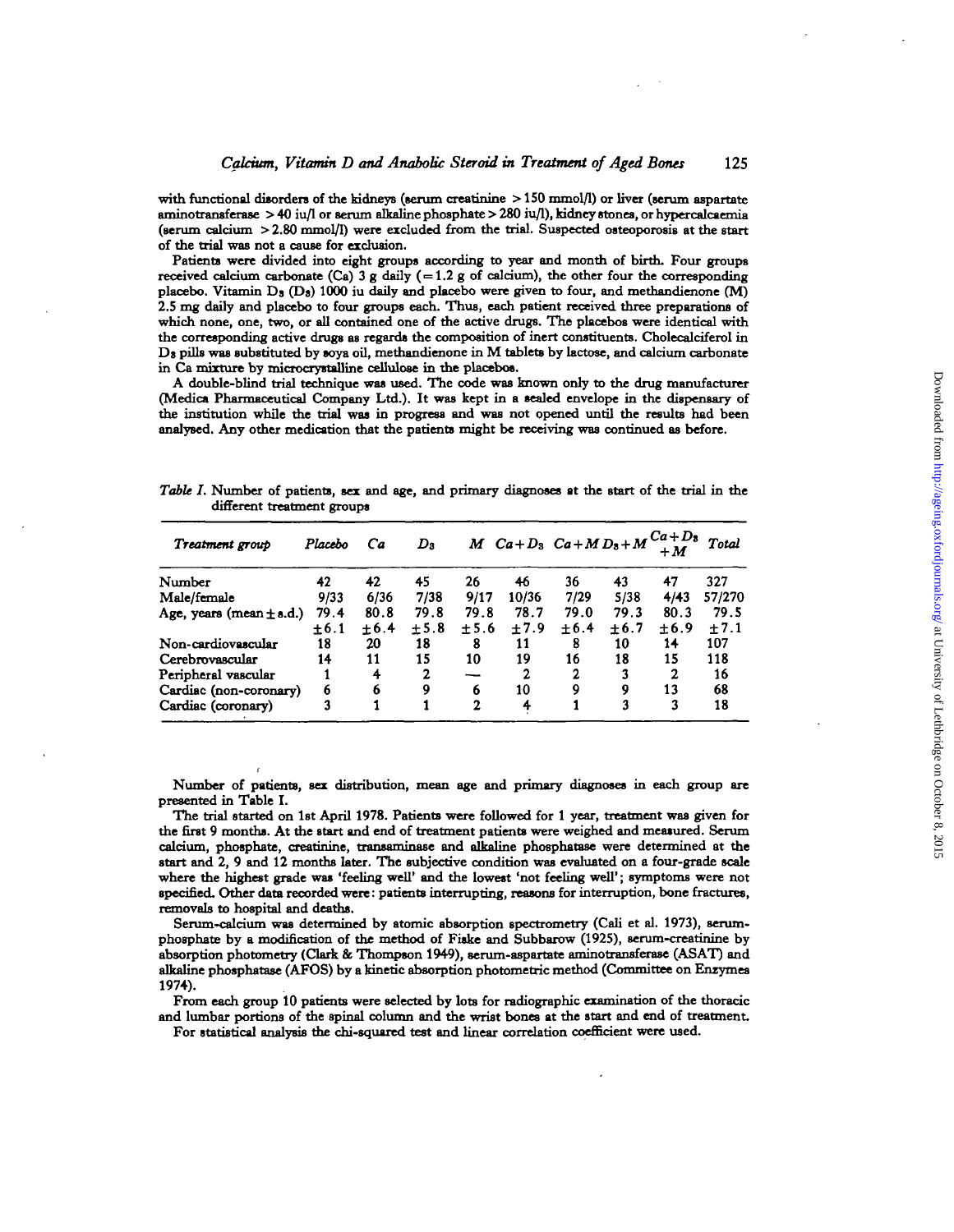|                      | Table                                                    |                             |                                                                          |                           |                                    | II. Starting values and changes in laboratory parameters in the different treatment groups | Downloaded from http://ageing.oxfordjou   |                                        |
|----------------------|----------------------------------------------------------|-----------------------------|--------------------------------------------------------------------------|---------------------------|------------------------------------|--------------------------------------------------------------------------------------------|-------------------------------------------|----------------------------------------|
|                      | Placebo                                                  | ්                           | $\mathbf{r}_2$                                                           | $\mathbf{z}$              | $Ca+D_3$                           | $Ca+M$                                                                                     | $D_3+M$                                   | $C_4 + D_3 + M$                        |
|                      | ±s.d.<br>Mean                                            | ±: d.<br>Mean               | ±: d.<br>Mean                                                            | $\pm$ s.d.<br>Mean        | Mean ±s.d.                         | ±: d.<br>$M$ eam                                                                           | $\frac{1}{3}$<br>$+1$<br>Mean             | ±: d.<br>Mean                          |
| Initially            | 0.29<br>2.41                                             | 0.29<br>2.27                | 0.27<br>2.40                                                             | 2.35                      | 0.30<br>2.41                       | 0.27<br>2.29                                                                               | org                                       | 0.24<br>2.27                           |
|                      |                                                          | 0.19<br>0.93                | 0.19                                                                     | ង<br>ខាងនិ<br>ខាង<br>0.22 | 0.93                               | 0.20<br>0.98                                                                               | $2.35$<br>0.97                            | 0.98                                   |
| ASAT<br><b>Creat</b> | $0.90$ 0.21<br>97.92 18.99<br>20.35 4.95<br>184.25 56.10 | 16.81<br>90.72<br>19.64     |                                                                          | 4.4<br>102.12<br>18.50    | $0.93$ 0.24<br>95.27 17.20         | 16.47<br>4.30<br>92.90<br>18.03                                                            | 99.18<br>20.18                            | $\frac{0.23}{17.67}$<br>96.97<br>20.31 |
| <b>AFOS</b>          |                                                          | $4.51$<br>$45.67$<br>181.56 | $15.10$<br>$3.88$<br>$41.88$<br>$0.95$<br>$93.05$<br>$18.95$<br>$177.25$ | 41.10<br>173.71           | $4.31$<br>56.34<br>18.70<br>177.82 | 51.04<br>189.97                                                                            | 002302<br>186.24                          | $4.21$<br>$53.00$<br>190.08            |
| 2 months             |                                                          |                             |                                                                          |                           |                                    |                                                                                            |                                           |                                        |
| ්                    | $80.0 -$                                                 | $+0.02$                     | $-0.10$ <sup>*</sup>                                                     | $-0.10$                   | $-0.08$                            | $-0.01$                                                                                    | $-0.05$                                   | 40.04                                  |
| p.                   | $+0.12$                                                  | $+0.08$                     | $+0.08$ <sup>04</sup>                                                    | $+0.02$                   | $+0.10$ <sup>*</sup><br>$+7.50$ ** | $+13.00$<br>$-0.05$                                                                        | $+12.08$<br>$+0.03$                       | $+0.01$                                |
| <b>ASAT</b><br>Creat | $+4.97$<br>$-0.53$                                       | $+6.33$<br>$-1.20$          | $+5.17$<br>$-0.63$                                                       | $+12.30**$<br>$+7.50$     | $+0.10$                            | $+11.04$                                                                                   | $+8.88$                                   | $+16.67$ <sup>**</sup><br>$+6.51$      |
| <b>AFOS</b>          | $+21.15$                                                 | 3.03<br>$\mathbf{I}$        | $-4.00$                                                                  | $-37.95$                  | $-11.37$                           | $-34.84$                                                                                   | Lethbridge on October 8, 2015<br>$-44.39$ | $-45.77$ **                            |
| 9 months             |                                                          |                             |                                                                          |                           |                                    |                                                                                            |                                           |                                        |
| ්                    | $+0.07$                                                  | $+0.18$                     | $+0.08$                                                                  | $+0.06$                   | $+0.11$                            | $+0.12$                                                                                    | $+0.21$                                   | $+0.23**$                              |
| $\mathbf{p}$         | $+0.15$                                                  | $+0.18$                     | $+0.13$                                                                  | $+0.10$                   | $+0.21$                            | $+0.03$                                                                                    | $+0.11$                                   | $+0.05$                                |
| Creat                | $+4.39$                                                  | $+4.78$                     | $+6.9 +$                                                                 | $+11.86$                  | $+5.13$ <sup><math>-</math></sup>  | $+21.25$                                                                                   | $+12.10$                                  | $+14.54$                               |
| <b>ASAT</b>          | $+0.16$                                                  | $-1.22$                     | $-0.64$                                                                  | $+3.98$                   | $-0.52$                            | $+15.57***$                                                                                | $+5.71$ *<br>-57.67**                     | $+8.88$                                |
| <b>AFOS</b>          | $+17.23$                                                 | $-6.82$                     | $-9.47$                                                                  | $-22.34$                  | $-4.26$                            | $-32.81$                                                                                   |                                           | $-58.75$                               |
| 12 months            |                                                          |                             |                                                                          |                           |                                    |                                                                                            |                                           |                                        |
| ථ්                   | $+0.09$<br>+0.17                                         | $+0.20$                     | $+0.06$<br>$+0.16$ **                                                    | $+0.09$                   | $+0.06$                            | $+0.22$                                                                                    | $+0.22$                                   | $+0.26$                                |
| $\mathbf{p}$         |                                                          | $+0.15$                     |                                                                          | $+0.18$                   | $+0.22$                            | $+0.06$                                                                                    | $+0.15$                                   | $+0.07$                                |
| <b>Creat</b>         | $-0.30$                                                  | $+5.00$                     | $+4.09$                                                                  | $+0.00$                   | $+1.00$<br>$+3.57$                 | $+4.29$                                                                                    | $+2.15$                                   | $+3.08$                                |
| <b>ASAT</b>          |                                                          | $+0.62$                     | $+0.87$                                                                  | $+2.21$                   |                                    | $+2.64$                                                                                    | $+4.95$                                   | $+1.79$                                |
| <b>AFOS</b>          | $+24.17$                                                 | $-18.62$                    | $+11.53$                                                                 | $+18.71$                  | $+17.63$                           | $+9.21$                                                                                    | $-0.90$                                   | $-9.58$                                |
| $P < 0.05$ .         | $P < 0.01$ .                                             |                             |                                                                          |                           |                                    |                                                                                            |                                           |                                        |

Inkovaara, G. Gothoni, R. Halttula, R. Heikinheimo and O. Tokola

 $\overline{a}$ 

126

 $\overline{1}$ 

 $\ddot{\phantom{a}}$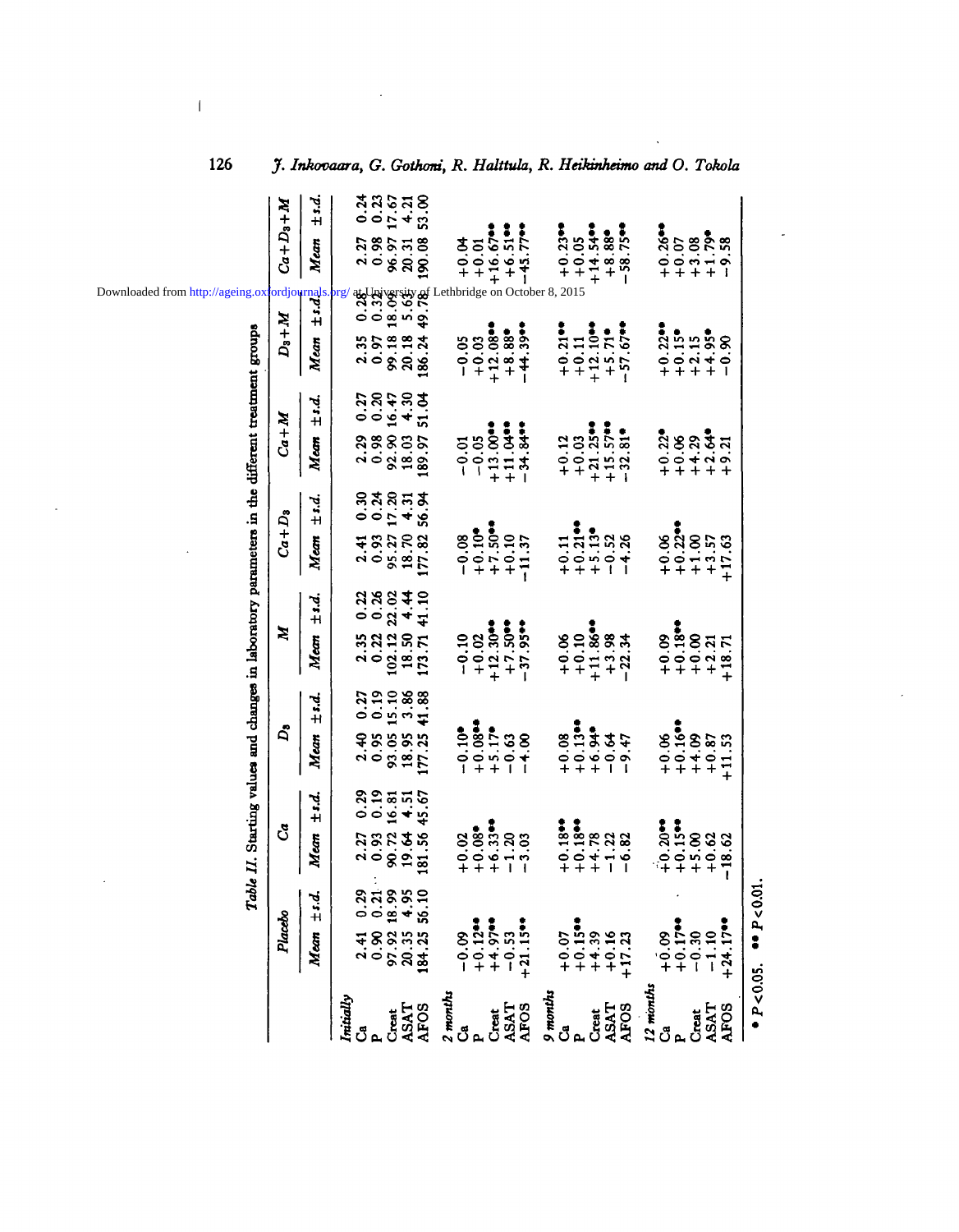# RESULT S

Starting values and changes in laboratory parameters during treatment and follow-up are given in Table II. Table III shows changes in laboratory values of the active treatmen t group s compare d wit h thos e of th e placeb o group .

Ca reduced AFOS, which was seen particularly after 2 months' treatment. When Ca wa s combine d wit h M , a reductio n i n serum-phosphat e wa s als o see n after 2 months , and the creatinine- and ASAT-increasing effects of M were potentiated.

|               | <b>Months</b>           | Ca | $\boldsymbol{P}$   | Creat      | ASAT AFOS           |   |
|---------------|-------------------------|----|--------------------|------------|---------------------|---|
| Ca            | 2                       |    |                    |            |                     |   |
|               | 9                       |    |                    |            |                     |   |
|               | 12                      |    |                    |            |                     |   |
| $D_3$         | $\mathbf{2}$            |    |                    |            |                     |   |
|               | 9                       |    |                    |            |                     |   |
|               | 12                      |    |                    |            |                     |   |
| M             | $\overline{\mathbf{2}}$ |    |                    | $\uparrow$ | $\uparrow \uparrow$ |   |
|               | $\boldsymbol{9}$        |    |                    |            |                     |   |
|               | 12                      |    |                    |            |                     |   |
| $Ca + D3$     | $\boldsymbol{2}$        |    |                    |            |                     | H |
|               | 9                       |    |                    |            |                     |   |
|               | 12                      |    |                    |            |                     |   |
| $Ca+M$        | $\mathbf{2}$            |    | $\ddagger\ddagger$ |            |                     |   |
|               | 9                       |    |                    |            |                     |   |
|               | 12                      |    |                    |            |                     |   |
| $D_8 + M$     | $\mathbf{2}$            |    |                    |            |                     |   |
|               | 9                       |    |                    |            |                     |   |
|               | 12                      |    |                    |            |                     |   |
| $Ca + D3 + M$ | $\bf 2$                 |    |                    |            |                     |   |
|               | $\overline{9}$          |    |                    |            |                     |   |
|               | 12                      |    |                    |            |                     |   |

Table III. Changes in laboratory values of the active drug groups as **compare d wit h th e placeb o grou p**

- not significant;  $\uparrow$  or  $\downarrow = P < 0.05$ ;  $\uparrow \uparrow$  or  $\downarrow \downarrow = P < 0.01$ .

Likewise, D<sub>8</sub> reduced AFOS even when used alone. Mean serum-calcium was not increase d b y Ds , bu t thre e patient s develope d a transien t hypercalcaemi a (calciu m > 2.80 mmol/l) during the 9 months of treatment; one of them received  $D_3$ , one  $D_3+M$ and one  $D_3+M+Ca$ .

M cause d th e mos t pronounce d changes : i t raise d serum-creatinin e an d ASA T an d reduced AFOS both alone and in combinations. At the end of the treatment (9 months), ASA T wa s abov e th e referenc e valu e 4 0 i u i n nin e patients , bu t a t th e en d of th e follow-u p period (12 months) in only one. Creatinine exceeded 150 mmol/l in six patients at 9 month s an d i n tw o a t 1 2 months .

Table IV shows that the weight and height of patients did not change significantly in any group. Bone fractures were more frequent in the placebo group, but the difference was not significant.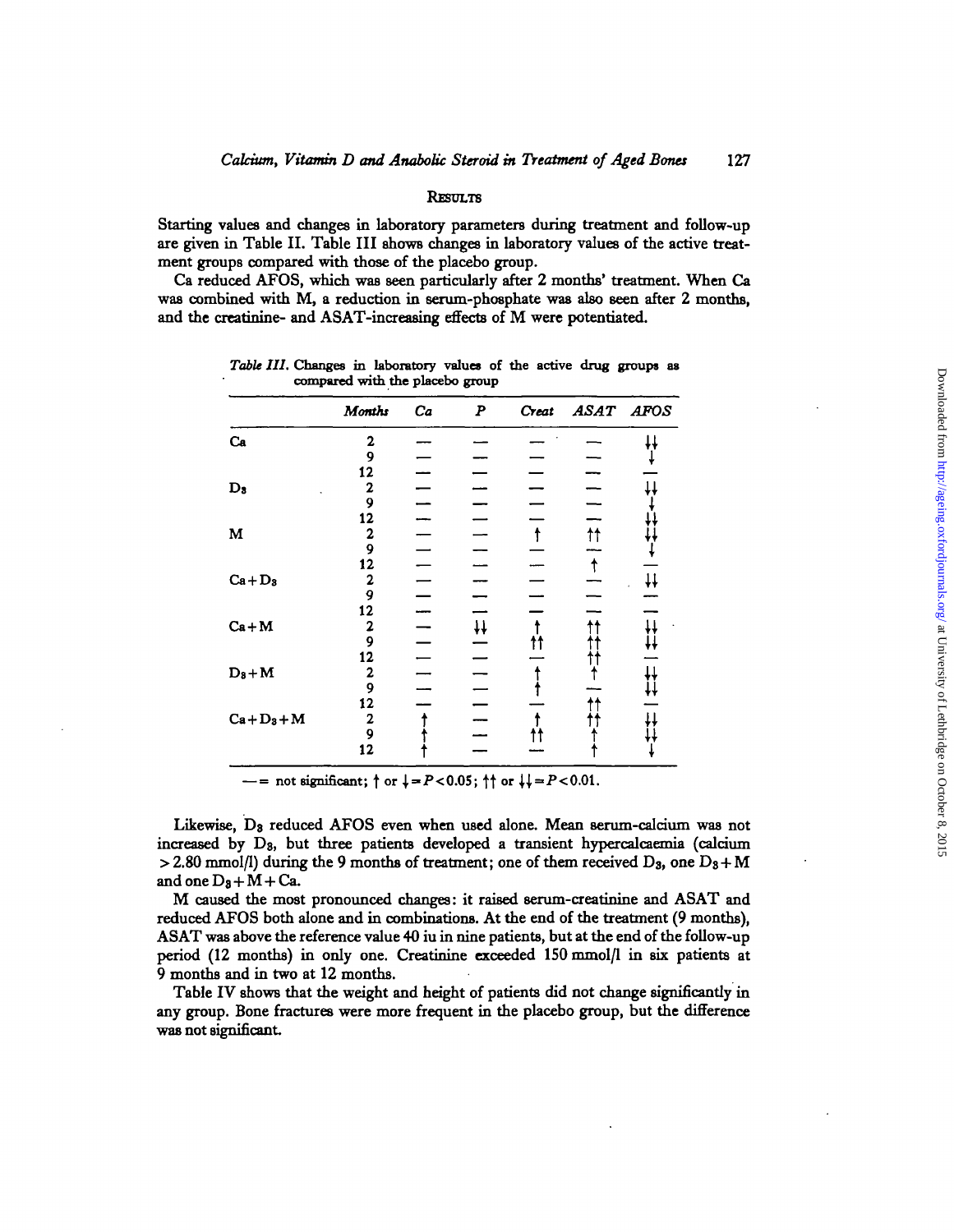|                                        | Placebo | Ca | $\mathbf{D}_{\mathbf{X}}$ |                  |              |                                                                                                                      | M $Ca + D_3 Ca + M D_3 + M$ $C_a + D_3$<br>+ M                     | Total |
|----------------------------------------|---------|----|---------------------------|------------------|--------------|----------------------------------------------------------------------------------------------------------------------|--------------------------------------------------------------------|-------|
| Weight, kg<br>Height, cm               |         |    |                           |                  |              | $-0.10 - 0.45 - 0.06 - 1.60 - 0.65 - 0.36 - 1.23 - 0.87$<br>$-0.40 - 0.75 - 0.70 - 0.80 - 0.46 + 0.12 - 0.66 - 0.62$ |                                                                    |       |
| <b>Fractures</b><br>Interrupted (died) |         |    |                           | $\blacksquare$ 1 | $\mathbf{0}$ |                                                                                                                      | 14 (5) 11 (6) 13 (7) 14 (8) 16 (7) 25 (7) 24 (11) 23 (16) 140 (67) | 10    |

*Table TV.* **Changes in weight and height during the 9-month treatment period: bone fractures, interruptions of treatment, and deaths during the 12-month observation period**

Of the 140 interruptions, 113 were due to hospitalization, as is seen in Table V. Cerebrovascular disorder as the cause of hospitalization seems to be more frequent among patients who took  $D_8$  (28/181) than among those who did not (14/146). Of those taking  $M + D_3$ , more patients (7/90) went into hospital with coronary disease than in the other groups (3/237). These differences, however, are not statistically significant.

More patients died suddenly of coronary disease and peripheral vascular diseases (Table VT) than went into hospital for them (Table V). Coronary disease was the only fatal cardiac disorder occurring.

*Table V.* **Reasons for admission to hospital**

|                        | Placebo | Ca | $\mathbf{D_2}$ |    | $M$ $Ca + D_3$ $Ca + M D_3 + M \frac{Ca + D_3}{+M}$ Total |    |    |    |     |
|------------------------|---------|----|----------------|----|-----------------------------------------------------------|----|----|----|-----|
| Non-cardiovascular     |         |    |                | b  |                                                           |    |    |    | 55  |
| Cerebrovascular        |         |    | 8              |    |                                                           | D  |    | 6  | 42  |
| Peripheral vascular    |         |    |                |    |                                                           |    | -  |    |     |
| Cardiac (non-coronary) | 2       |    |                |    |                                                           |    |    |    |     |
| Cardiac (coronary)     |         |    |                |    |                                                           |    |    |    | 10  |
|                        | 12      | 13 | 14             | 12 | 15                                                        | 13 | 18 | 17 | 113 |

|                          | Placebo | Ca     | $\boldsymbol{D_3}$ | М     |         | $Ca+D_3$ $Ca+M$ $D_3+M$ |       | $Ca+D_3$<br>$+M$ | Total   |
|--------------------------|---------|--------|--------------------|-------|---------|-------------------------|-------|------------------|---------|
| Patients                 | 42 (9)  | 42 (6) | 45 (7)             | 26(9) | 46 (10) | 36(7)                   | 43(5) | 47(4)            | 327(57) |
| Non-cardiovascular 2 (2) |         | 1(1)   |                    | 4(2)  | 2(1)    |                         |       |                  | 25(6)   |
| Cerebrovascular          |         | 1(1)   | 4                  |       | 2       |                         | 4     | 4(1)             | 24(2)   |
| Peripheral vascular      |         | 1(1)   |                    |       |         |                         | 2     |                  | 5(1)    |
| Cardiac (coronary)       |         | 3(1)   | -                  | 1(1)  | 3(1)    |                         | 4     | 10(1)            | 23(4)   |
| Total mortality          | 5(2)    | 6(4)   | 7                  | 8(3)  | 7 (2)   |                         | 11    | 16(2)            | 67 (13) |

*Table VI.* **Mortality in the different treatment groups (men in parenthesis)**

From Table VI it appears that the total mortality was highest *(P<* 0.05) in the group taking all three active preparations. The difference is seen principally in coronary mortality (10/47 against 13/280; *P<*0.001); with regard to other causes of death the groups did not differ significantly. Also, for women only, the difference in coronary mortality was significant *(P<* 0.001).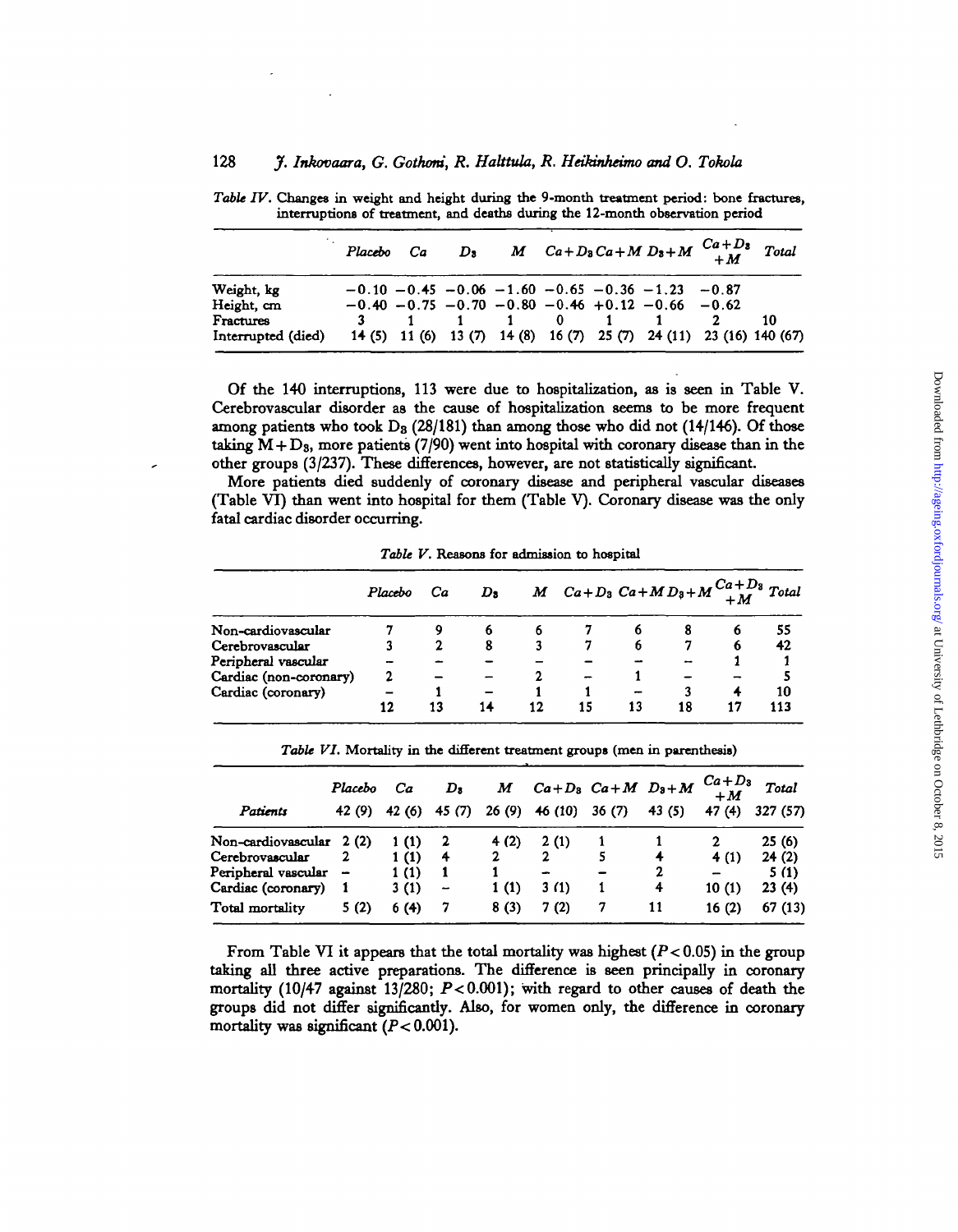Among patients taking two active preparations, the coronary mortality (8/125) was somewhat , thoug h no t significantly , highe r tha n amon g thos e takin g on e or non e (5/155) . If, on the other hand, the relationship of each treatment combination ( $D_8 + Ca$ ; M + Ca and  $D_8 + M$ ) with coronary mortality is studied, it is seen that the latter is higher for any combination  $(P<0.01$ ;  $< 0.05$  and  $< 0.001$ , respectively) than in the groups receiving only one or none of the particular preparations. The most significant increase was seen when  $D_3$  and M were combined (the groups  $D_3 + M$  and  $D_3 + M + C_4$ ); this applied bot h t o th e whol e serie s an d t o th e women .

For those treated with M, the total mortality (42/152) and coronary mortality (16/152) were higher  $(P<0.01)$  than for the others (25/175 and 7/175). For those taking  $D_3$  or thos e takin g Ca , thi s differenc e wa s no t significant .

The subjective condition of patients was similar in all groups. Radiography at the start an d en d of treatmen t reveale d n o difference s betwee n group s wit h regar d t o measure s of th e cortica l laye r an d medullar y cavitie s of th e wris t bones .

## DISCUSSIO N

The patients in this trial were grouped strictly according to time of birth; thus, the group s ar e no t identica l wit h regar d t o number s of patient s an d se x distribution . Thi s complicates the statistical analysis but does not affect the reliability of the results. Even the mean age in the groups varied somewhat, but not so much as to be responsible for the differences, e.g. in coronary deaths. Diseases were fairly evenly distributed over the group s a t th e star t of th e trial . Onl y i n 1 8 of 32 7 patient s wa s coronary diseas e th e primar y disorder . Becaus e eac h treatmen t wa s give n t o fou r group s an d eac h combinatio n of two preparations to two groups, the morbidity and mortality in these combined groups wer e als o studied .

M ha d th e stronges t effec t o n th e measure d laborator y parameters . Th e M-induce d rise in creatinine was probably a sign of improved anabolism and increased muscular mass. A decrease in AFOS was observed in all the active treatment groups and was believed to come of a reduction of osteoblastic activity. Raised ASAT again was clearly related to the use of M. No great changes occurred in serum calcium and phosphate values. Serum-calcium rose in the three-treatment group and a decrease in serumphosphate was seen at 2 months in the Ca+M group. In an earlier study (Johnson et al, 1980), vitamin D 2000 iu daily inhibited a fall in serum-phosphate and caused hypercalcaemia. In the present study, D<sub>8</sub> 1000 iu daily caused hypercalcaemia in three patients.

The incidence of bone fractures was low (10/327 in 12 months) in this study, and although they were more frequent in the placebo group, no significance could be established. In a study performed in 1971–72 at the same institution (Inkovaara et al. 1975), half of the patients received sodium monofluorophosphate 25 mg daily for 5 months and twice a week for an additional 3 months. During the 9-month observation period 14/23 7 patient s i n th e activ e treatmen t grou p an d 6/23 3 i n th e contro l grou p ha d bon e fractures. When compared with these results, the preparations in the present study canno t b e sai d t o increas e th e incidenc e of bon e fracture s a s doe s fluoride, bu t rathe r decreas e i t

A quite surprising observation was the clear increase in coronary deaths—and consequently in total death rate—when all three active preparations or even two, particularly